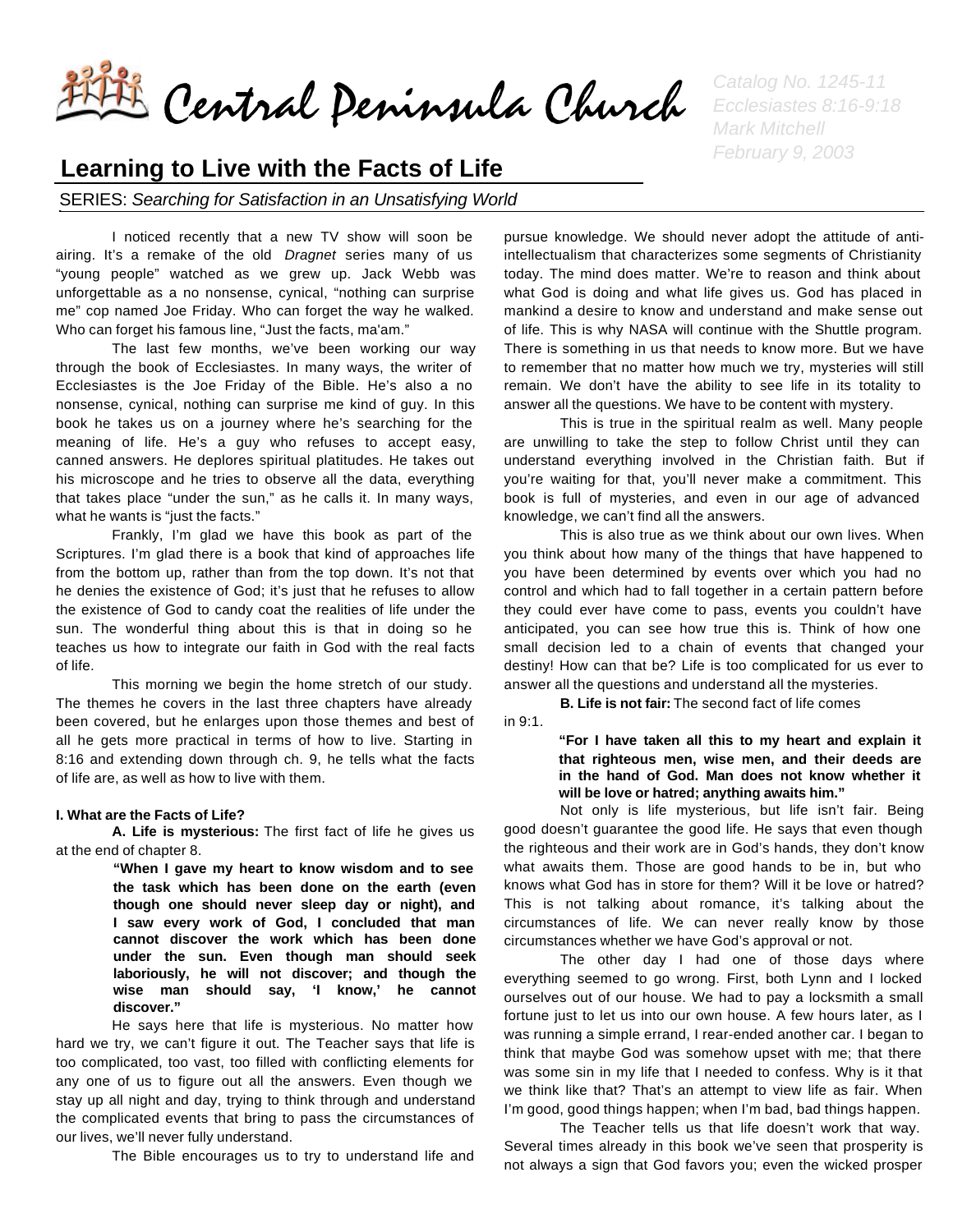sometimes. Adversity, on the other hand, is not always a sign that you're being punished by God. The book of Job is proof of that. Job's three tormentors, whom he called his "friends," were convinced that what was happening to him was a sign that God was angry at him and was punishing him for sin. But by the end of the book it's clear they're wrong in that judgment. All suffering, all personal problems, do not always come, although sometimes they do as a result of God's disapproval of things in our lives.

**C. Life is short:** The third fact of life is found

in vv. 2-6.

**"It is the same for all. There is one fate for the righteous and for the wicked; for the good, for the clean, and for the unclean; for the man who offers a sacrifice and for the one who does not sacrifice. As the good man is, so is the sinner; as the swearer is, so is the one who is afraid to swear. This is an evil in all that is done under the sun, that there is one fate for all men. Furthermore, the hearts of the sons of men are full of evil, and insanity is in their hearts throughout their lives. Afterwards they go to the dead. For whoever is joined with the living, there is hope; surely a live dog is better than a dead lion. For the living know they will die; but the dead do not know anything, nor have they any longer a reward, for their memory is forgotten. Indeed their love, their hate, and their zeal have already perished, and they will no longer have a share in all that is done under the sun."**

The Teacher says that not only is life mysterious and unfair, it's also short. When he talks about that "one fate" he's talking about death. Throughout this book, the Teacher seems to be preoccupied with death. We're not used to that today. We live in a time when people are trying to forget about death. We've devised all kinds of means by which we can maintain the illusion that life is going to go on forever. But the Scriptures are very honest about life, so they frequently face the fact of death. There are three things he observes about death.

*First, he observes that death doesn't play favorites.* It doesn't matter if you're good or bad, clean or unclean by OT standards, offer sacrifices as an act of worship or not. "As the good man is, so is the sinner." Some of you will remember a few years back we had Rio Cujuanco share her FaithStory with us. Rio was and is a very prominent person in the Philippines. She was a well-known TV personality and married into a famous political family. In the midst of that, she came to Christ. She found our church because she was diagnosed with cancer and undergoing treatments at Stanford. Rio has a tremendous impact for Christ in her country. She has spent days in cancer wards sharing the Good News with children and the poorest of the poor in her country. Yet I found out just this last week that she is back in the hospital. We're praying, of course, for her recovery, but it doesn't look good. We wonder why would God chose to allow this to happen to a young woman who is making such an impact. But this is one of the hard facts of life. The same fate awaits the righteous and the wicked.

*Second, he observes that death is linked to the sin* 

*within each one of us*. That's what he means in v. 3 when he says, **"Furthermore the hearts of the sons of men are full of evil, and insanity is in their hearts throughout their lives. Afterwards, they go to the dead."** Sin is the reason for death in the first place. Romans 5:12 says, **"Sin came into the world ... and death through sin."** 

The universal lie of our day which is thrown at us all the time through the media is that we deserve to live. But this relentlessly approaching termination of our life reminds us that that is not so. In the eyes of the God we don't deserve to live. Because of sin we deserve to die. If we're allowed life beyond death or even live a long life, it's a gift of God's grace, not something we earned.

The reality of death, the Teacher says, brings about a kind of insanity or madness within man. Brooks Alexander writes about this:

"Just as death is, humanly speaking, a final and total separation, so the awareness of that end shatters our attempt to find some sense or value in the pattern of life here and now. As that final entropy creeps backward into our every experience, it brings with it a conviction of brokenness, anxiety and alienation that penetrates to the heart of our being."

There is a kind of insanity that grips us until we find an answer beyond ourselves that will give some meaning. Of course, some people take the opposite approach and just say, "What's the use? If I am going to die, why not just get it over with now." This leads to the third thing he says about death - *death means the loss of hope and opportunity*. That's why it's still better to live than to die. In v. 4 he says it's better to live than die because while we're alive there is hope. That's why a live dog is better than a dead lion. In that culture, dogs were despised. They weren't cute little pets, they were dirty scavengers. But lions were considered strong and regal. But what good is a dead lion? I'd rather be a live dog, the Teacher says.

When he says in v. 5 that **"the living know they will die, but the dead don't know anything,"** he doesn't mean there is no life after death. He's saying that it's better to live than die because while you're alive you have the awareness and the opportunity to make choices that you don't have when you're dead. When people die the opportunities to love and to hate and feel are gone. The Teacher is emphasizing the importance of seizing opportunities while we live, because when we die those opportunities are lost. Do you know what the most significant opportunity each of has is? The opportunity to respond to the invitation of the gospel. Jesus says, "He who believes in me will live even though he dies." But the opportunity to respond to that invitation is lost after death. Scripture says that it is **"appointed for men to die once and after this comes judgment"** (Heb. 9:27). Once we die, judgment comes and the opportunity for salvation is lost. That's why Scripture also says, **"Now is the acceptable time...now is the day of salvation"** (2 Cor. 6:2). So while we're alive we have the opportunity to make that crucial decision.

**D. Life is unpredictable:** The fourth fact of life that he gives us is that life is unpredictable. Look at vv. 11 and 12.

> **"I again saw under the sun that the race is not to the swift, and the battle is not to the warriors, and neither is bread to the wise, nor wealth to the discerning, nor favor to men of ability; for time and chance overtake them all. Moreover, man does not**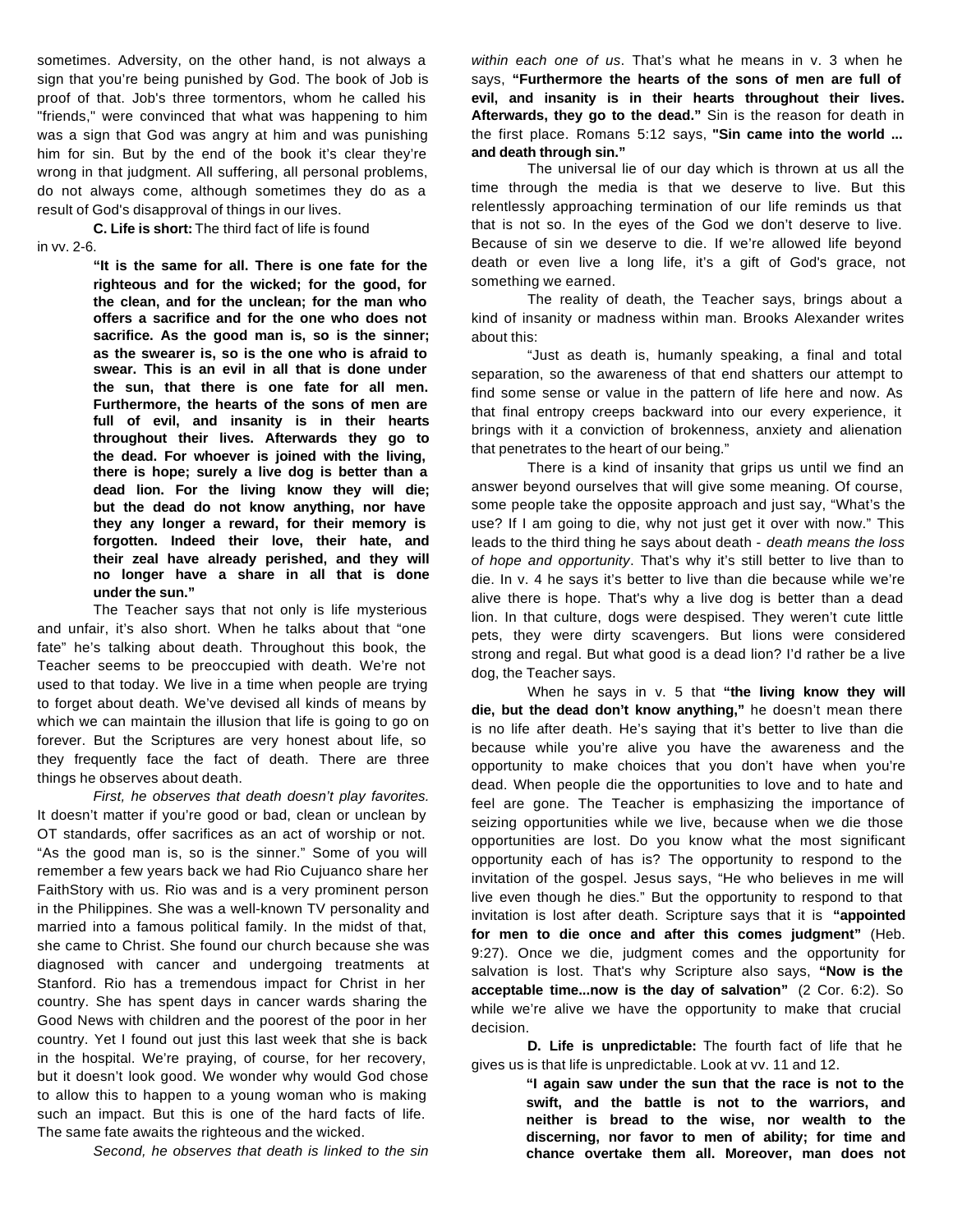**know his time: like fish caught in a treacherous net, and birds trapped in a snare, so the sons of men are ensnared at an evil time when it suddenly falls on them."**

Notice how hard work and talent don't ensure success. The race is not to the swift, the battle is not to the warriors, bread is not always to the wise, etc. That's true, isn't it? Those who are "most likely to succeed" don't always succeed. Have you ever known someone who had everything going for them and they ended up going nowhere? Sometimes it's because of their own poor choices, and sometimes it's because some unforeseen tragedy snuffed out their life. I think of those shuttle astronauts who represent the very best of humanity. Each one of those people were brilliant and at the very top of their disciplines, and yet as v. 12 says, **"like fish caught in a treacherous net, and birds trapped in a snare,"** they were suddenly killed. There is a lie out there that says if we just work hard enough, if we just put our minds to something, we can make it happen. That's based on the lie that we're in control of our own lives, but the writer boldly says, "You can't always predict the outcome of your life. You're not in control."

**E. Life is unrewarding:** The last fact of life he gives us is that life is unrewarding.

> **"Also this I came to see as wisdom under the sun, and it impressed me. There was a small city with few men in it and a great king came to it, surrounded it, and constructed large siegeworks against it. But there was found in it a poor wise man and he delivered the city by his wisdom. Yet no one remembered that poor man. So I said, 'Wisdom is better than strength.' But the wisdom of the poor man is despised and his words are not heeded. The words of the wise heard in quietness are better than the shouting of a ruler among fools. Wisdom is better than weapons of war, but one sinner destroys much good."**

Notice how wisdom is often unheeded and unrewarded. He says there was a little city with hardly anyone to defend it that is besieged by a great king and a great army. But there was one poor wise man in the little city and by his wisdom it was delivered. But then he says that no one remembered the poor wise man, eventually his words were not heeded, and just one sinner could come along and destroy all his good work. Wisdom may be valuable but it's also vulnerable.

These are the facts of life, and they're not easy to live with. Life is mysterious. Life is unfair. Life is short. Life is unpredictable. And life is unrewarding. That's a rather gloomy picture of life, isn't it? How do we live with this? How do we find meaning and fulfillment in the face of such realities? Although we can't ignore the facts, there are some things we can do to make life meaningful and fulfilling.

## **II. How Shall We Then Live?**

**A. Trust God.** The first one is hinted at back in 9:1. He said, **"righteous men, wise men, and their deeds** *are in the hand of God***."** Although we can never quite predict what life will bring us, we can trust that we're in God's hands. Though we can't discern the depths of the mysteries of life, eventually we must agree with God's words, **"My thoughts are not your thoughts, neither are my ways your ways,"** (Isa 55:8). That is one of the most difficult lessons to learn in life. We think that because God tells us certain things about himself we can figure out what he's going to do. We have to resist that. God says, **"For as the heavens are higher than the earth, so are my ways higher than your ways and my thoughts than your thoughts,"** (Isa 55:9). The good news is that we know God will never act contrary to his character; he'll never contradict what he said, so we can trust him.

I can remember wrestling with this as a college student. There were things happening in my life that I just didn't understand nor did I like. And then I came across a couple of verses in the book of Romans. In Romans 11:33 the Apostle Paul cries out, **"O, the depth of the riches and wisdom and knowledge of God! How unsearchable are his judgments and how inscrutable his ways!"** Later in Romans 16:27 he calls him **"the only wise God."** I realized that I wasn't supposed to understand what he was doing. "How unsearchable are his judgments and inscrutable are his ways!" But with that I came to see that I could trust in his wisdom and his knowledge. He's not just the "only wise God," he is also the "wise only God." All that he does is wise. You may not understand, but you can trust him.

**B. Enjoy life while you can:** When we do that, we can then move on to the second thing. In vv. 7-9 he tells us,

> **"Go then, eat your bread in happiness, and drink your wine with a cheerful heart; for God has already approved your works. Let your clothes be white all the time, and let not oil be lacking on your head. Enjoy life with the woman whom you love all the days of your fleeting life which He has given to you under the sun; for this is your reward in life, and in your toil in which you have labored under the sun."**

As he has so often in the book, he tells us to enjoy life. This is a command, by the way. "Go then," he says, "Eat your bread...drink your wine..." He tells us to dress in white garments. Back then white garments were the clothes you saved for special occasions, times of celebrating and feasting with friends and family. He says we should pour plenty of oil on our heads. Oil was used for a variety of things, but here he may be referring to using it as a kind of perfume or shampoo that was used in times of rejoicing.

But that's not all. My favorite comes in v. 9, **"Enjoy life with the woman you love all the days of your fleeting life..."** This is a wonderful affirmation of married love. We see this throughout the Bible. Proverbs 5 says it this way, **"Let your fountain be blessed, and rejoice in the wife of your youth. As a loving hind and a graceful doe, let her breasts satisfy you at all times."** You know, some commands are easier to obey than others! By the way, notice he did NOT say, "Rejoice in your youthful wife." He said, "Rejoice in the wife of your youth!" That's an important distinction. Rejoice in that woman you have been committed to through the years, the one who worked you through school, bore your babies, and puts up with your smelly socks. Sometimes we live under the illusion that in God's economy sexual love between a husband and wife is a necessary evil. But Scripture says nothing of the kind. Hebrews 13:4 says marriage is honorable and the marriage bed is undefiled.

So enjoy life, he tells us. Notice the reason he gives at the end of v. 7, **"...for God has already approved your works."** What a great statement. So often we don't enjoy